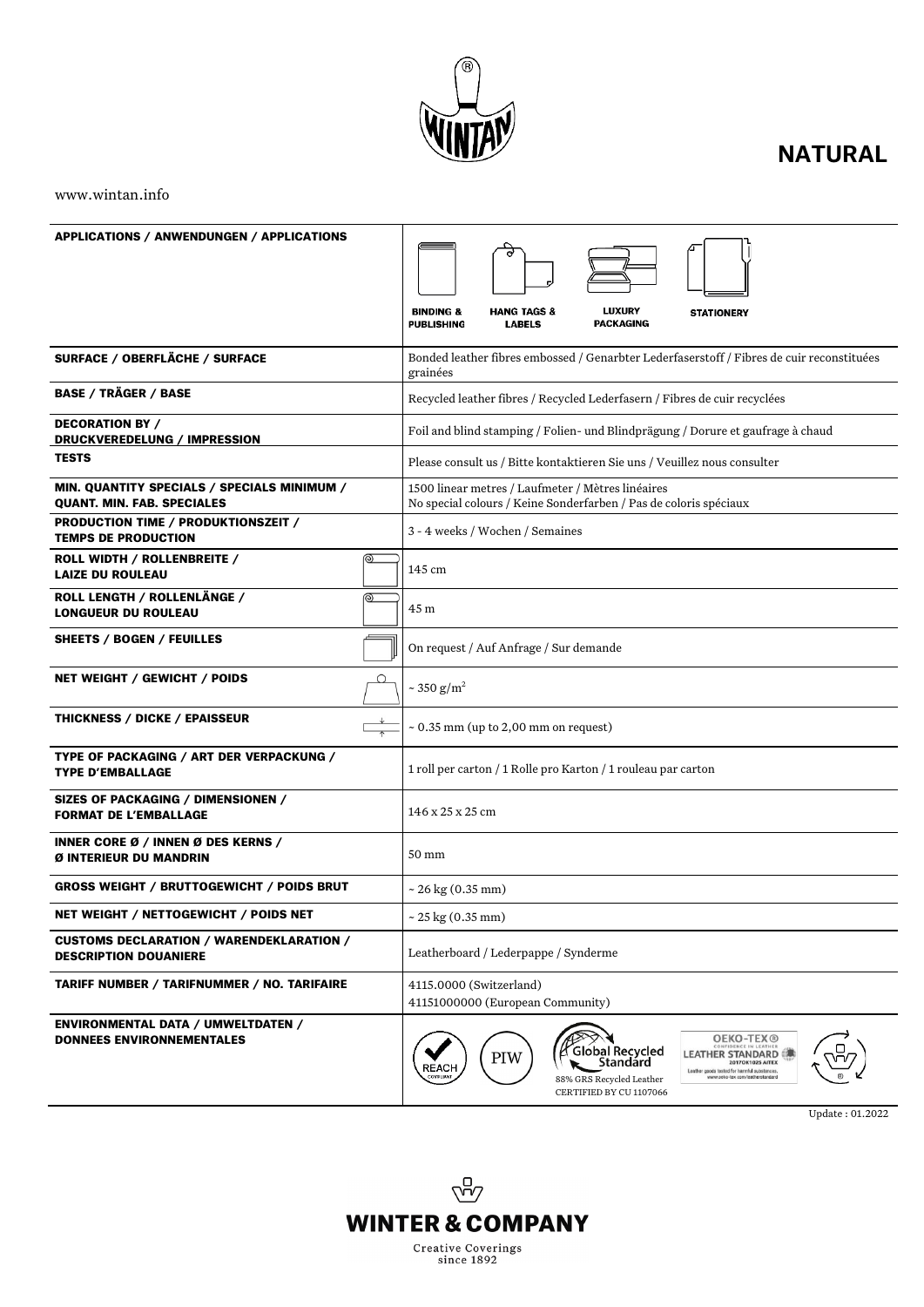

## **NATURAL**

www.wintan.info

## ENVIRONMENTAL DATASHEET





### WINTER WRUP-CYCLING

WINTER WRUP-CYCLING revives recycled materials into high-quality coverings. This upcycling process has been developed by WINTER & COMPANY. It allows to recycle valuable raw materials, ensures that they are used for high-quality products and do not end up as waste. WINTER WRUP-CYCLING was applied to the production of WINTAN® NATURAL.

Tannery waste fibres are transformed into a durable cover material. The surface finish of WINTAN® NATURAL consists of a leather pattern applied with an embossing plate under high pressure. This process does not change the overall composition of the material. It is necessary to even out and condense the product. Furthermore, it gives the otherwise open surface a degree of seal and smoothness. WINTAN® NATURAL is entirely free of solvents.

WINTER WRUP-CYCLING reduces the environmental impact further by manufacturing long lasting cover materials.

#### WASTE EQUIVALENT

The use of tannery waste is an effective way to reduce the environmental impact. The recycling process produces a new product in a continuous roll form, true to the characteristics of real leather. At the same time saving a significant amount of waste that would otherwise have gone to landfill.